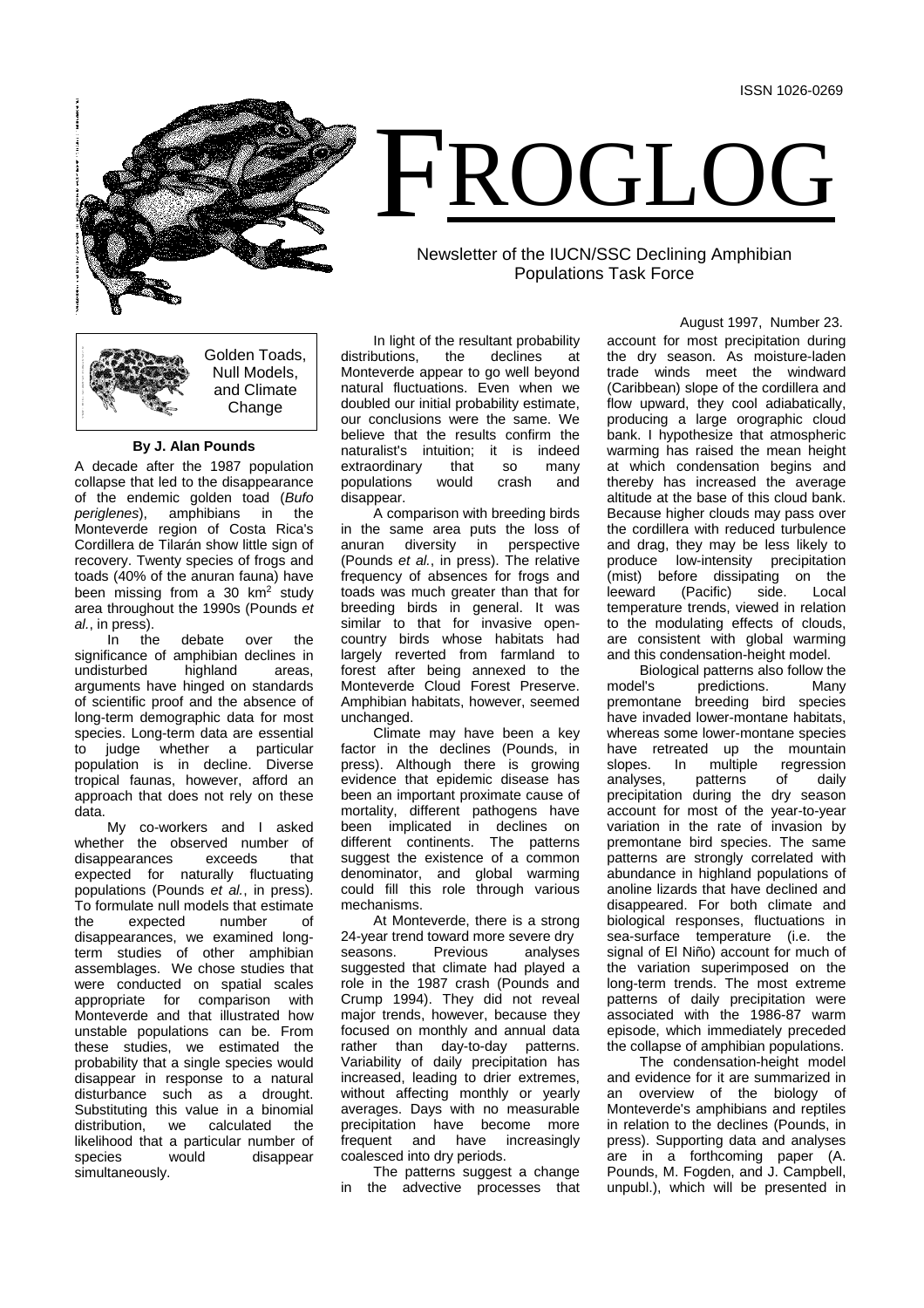the BirdLife International/WWF workshop "Impacts of Climate Change on Flora and Fauna" in September at the National Center for Atmospheric<br>Research (NCAR) in Boulder (NCAR) in Boulder, Colorado.

Global warming is an important<br>threat to highland biological threat to highland biological communities. The Monteverde Cloud Forest Preserve announces the formation of the Monteverde Climate Panel, an interdisciplinary group that will focus on this problem. We also announce completion of the Golden Toad Laboratory for Conservation (GTLC), devoted to research, applied conservation, and education. Details will be given in a future issue of *Froglog*.

Work on amphibian declines has been supported by the Tropical Science Center, Stanford University's Center for Conservation Biology, the MacArthur Foundation, Chicago's Brookfield Zoo, and the U.S. National Science Foundation.

Pounds, J.A. (in press) Amphibians and Reptiles. In: *The ecology and natural history of Monteverde, Costa Rica: A background for conservation.*  N.M. Nadkarni & N.T. Wheelwright (Eds.), Oxford University Press, Oxford, UK.

Pounds, J.A., and Crump, M.L. (1994) Amphibian declines and climate disturbance: the case of the golden<br>toad and the harlequin frog. toad and the *Conservation Biology* **8:** 72-85.

Pounds, J.A., Fogden, M.P.L., Savage, J.M. and Gorman, G.C. (in press) Tests of null models for amphibian declines on a tropical mountain. *Conservation Biology.*

**Contact: J. Alan Pounds, Golden Toad Laboratory for Conservation.** Conservation. Monteverde Cloud Forest Preserve and Tropical Science Center, Santa Elena, Puntarenas 5655, Box 73, COSTA RICA.

#### **goldtoad@sol.racsa.co.cr**



Frog species such as *Polypedates eques* and *Rana greeni* were once abundant in the mountainous teagrowing area of Sri Lanka, but are now almost absent. A prominent feature in modern tea production is the use of herbicides, especially around drains and watercourses. The Item by Michael Tyler (*Froglog* 21), on the effect of herbicide wetting agents on amphibian populations, helps to<br>explain the virtual absence of virtual absence of amphibian populations in tea estates and the rapid response of refugial populations when spraying is stopped.

Conversion to organic tea<br>uction in this region has production in this region has<br>contributed greatly to the re- $\overline{\text{to}}$  the establishment of populations of local frogs. While tremendous gains have been made among local amphibian populations by this conversion, and the cessation of biocide spraying, the question of an agricultural landscape with an efficient, lined drainage system still remains.

The microhabitat potential of the natural landscape has been lost in the design of the modern tea garden. To address this feature, a Sri Lankan company, Lanka Organics Ltd., plans to begin work with a local NGO, the NeoSynthesis Research Centre, to build up amphibian microhabitats in their organic tea garden. The tea thus produced will be certified as benefiting local biodiversity (in the first instance, amphibians) as well as being produced organically.

*For more information contact:* Ranil Senanayake, Earthkind, Sri Lanka.

# **100232.3435@compuserve.**

**com**

Kamal Melvani, Neosynthesis Research Center, Sri Lanka. **nsrc@sri.lanka.net**

T.J.Raj, Lanka Organics, Sri Lanka. **lankorg@sri.lanka.net**



In an effort to begin long-term monitoring of the virtually unknown frog populations of Papua New Guinea, David Bickford of the University of Miami has developed a training program based on a series of standard methods to be utilized by local people on a long-term basis. By utilizing trained local observers (TLO's) in long-term monitoring, two purposes of conservation are served: local peoples are empowered, trained, and indoctrinated in the conservation ethic, and the cost of data acquisition is decreased dramatically without affecting the quality of the data acquired. David has selected two separate methods which sample different components of the frog assemblages of Papua New Guinea. He has modified the visual encounter survey methodology of Heyer *et al.* (1994) into a nocturnal transect more compatible for use with poorly educated local peoples, and has also slightly modified a quadrat method for a standard 5m x 5m leaf litter plot. David initially tried using 8m x 8m quadrats and found that they were unmanageable on the steep terrain characteristic of his research areas.

The leaf litter quadrats effectively sample the fossorial and terrestrial frogs and the nocturnal transects sample virtually all the visible frogs. The TLOs typically have education levels equivalent only to US grades 1 or 2. However, because the methods require only basic literacy and numeracy skills, utilizing TLOs has proven to be useful, effective, and feasible for long-term monitoring of frog populations in Papua New Guinea.

Leaf litter sampling is conducted at randomly selected locations determined using a random number table. Each quadrat is a 5 x 5 meter square and is worked by a team of four TLOs, one for each side of the plot. After the limits of the plot have been determined, the beginning sampling time is recorded, and each TLO searches slowly through the leaf litter and ground detritus to locate frogs. A general sweep is conducted by each TLO on each side so that respective layers of leaf litter are brushed from inside the plot to the outside, from in front of the worker, to behind him. In this way, no animals can escape without at least being seen. When frogs are located, they<br>are captured and immediately captured and immediately transferred to a plastic bag. After each TLO has met in the center of the plot, the ending time is recorded, along with data on the species, sex, SVL, location, and mass of each frog. Each frog is then released and habitat variables are recorded. This is an especially powerful technique when properly deployed as it can be used to inventory fossorial and terrestrial species present at a site, as well as to determine species densities and relative abundances. Moreover, since each quadrat is randomly chosen and independent, changes in species assemblages over time can be detected, an important goal of monitoring.

To conduct nocturnal visual encounter surveys, randomly selected transects (usually bush trails) are searched for animals for a prescribed period of time (1 hr) at night. Each transect is worked by a team of four TLOs, the same team working on the quadrate plots. One TLO is selected to record data, one to measure and hold captured frogs, and the other two locate and capture frogs along the transect. The beginning time is recorded, and each TLO searches slowly from ground level to approximately 3 meters above the forest floor to locate frogs with a flashlight or torch. Because this is a visual method, calling frogs are not given special treatment (i.e., only frogs directly visible are captured). When a frog is captured, appropriate data are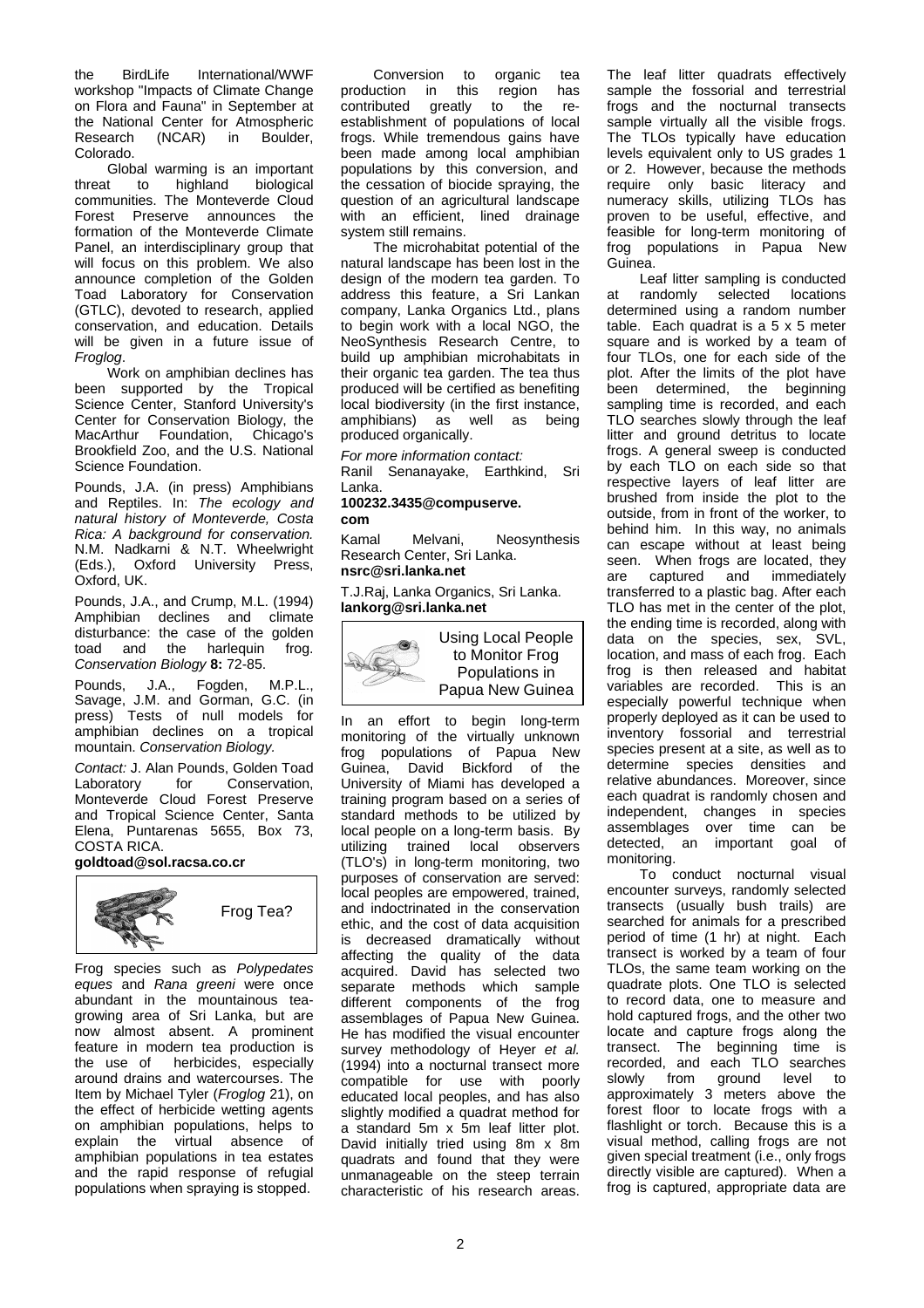recorded and the frog is released. After one hour of searching along the transect, the time is recorded and appropriate environmental variables are recorded. This technique, like the quadrat technique described above, is proving to be extremely useful as it can be used to inventory and monitor virtually all frog species at a site.

*For more information on the monitoring program and techniques being developed and utilized in Papua New Guinea, or for sample data sheets, contact:* David Bickford, Crater Mtn. Biological, P.O. Box 1261, Goroka, EHP, PAPUA NEW GUINEA.



#### **By Michael J. Tyler DAPTF Australia**

Regulations intended to protect Australian native animals provide for severe penalties for those engaged in illegal export. The Wildlife Protection Act of 1982 prescribes up to 10 years<br>imprisonment and currently a i and currently a<br>fine of \$100,000  $maximum$ (Australian) for traffickers.

I question whether all species<br>should be protected whether be protected, exceptions can be made, and whether the trade could be reduced as a consequence. I appreciate that blanket legislation is perhaps easier to administer, but there are species that<br>are abundant, widespread and are abundant, widespread 'secure' (in wildlife parlance), and do not need this level of protection. If this Act was sufficiently selective to permit exclusions, a portion of the illegal trade could be halted for ever. Each State and Territory controls the use and management of the fauna within its boundaries. The benefit is State care and interest, but the downside is the lack of cohesion in policy. Certainly there is interaction, but a State unilaterally can regard a species to be 'endangered' for any reason; for example, being found only in a minuscule geographic area near the State boundary, ignoring the fact that it may occupy millions of square kilometres beyond it.

To avoid citing an Australian example, I would refer to the cane toad, *Bufo marinus*. The States, Territory and Australian Governments have spent millions of dollars seeking means of eradicating this imported pest. Its natural range extends from the Amazon Basin of Brazil, through central America to the U.S.A., where it just crosses the Texan boundary. Texas has protected the species and regards it as endangered because its

continued presence there is precarious. Clearly the cane toad as a species is not endangered, and a polite guffaw might be appropriate.

 The corollary is that a protected species may not always be in need of the legislative protection afforded it. The green treefrog *Litoria caerulea* is a good example. Coveted by pet keepers throughout the world, this species is abundant in Australia and not one in need of protection to ensure its survival. At a remote cattle station in the Northern Territory I found two happily swimming in a toilet bowl, and a further 33 in the cistern above it. Yet no one can export one for commercial gain. And so they are exported illegally, despite the risks.

I suggest that for species that are abundant, it should be possible to devise legal, regulated export. There should be a system whereby breeding establishments overseas could be inspected and licensed to import one dozen male frogs and one dozen females. The licensees would pay a fee sufficient to cover the costs of inspection and registration, to obtain fewer than those I found in a single toilet. The market for this species could be met, and the incentive for illegal export destroyed.

The concept that I propose would not include any species that has any conservation concern; solely those species that are abundant. We are not talking about selling rare parrots, amphibians or reptiles, but individuals of species whose populations will be unaffected if they are culled in the literal sense.

Not everyone will be enthusiastic about the proposal. The animal rights movements perceive all trade and use of native species as immoral, and other individuals argue that no species should be kept in captivity. Sadly many highly endangered species are only found in zoos, and it is via zoos that reintroduction programs are possible, such as the release of Przwalski horses from Dubbo and Monarto Zoos in their homeland of Mongolia.

Legalised trade is considered unacceptable by others because they perceive species being switched, and difficulty in monitoring such a scheme. So let me put it in perspective. The hobby of keeping frogs as pets is very common in the USA, UK, Germany and Holland. On mainland Europe several countries ban the keeping of native species (to conserve the dwindling populations), but permit the keeping of exotics. In the USA there<br>are several private breeding breeding establishments which are successfully producing young frogs. In the case of the green treefrog they often have trouble in that the offspring of a mating are predominantly abnormal. Colleagues at Adelaide University have demonstrated subtle differences in the genetic make-up of this species across its huge geographic range, and a likely cause of the abnormalities is that they are pairing frogs from different parts of Australia. What the breeding establishments need is fresh stock from a known locality.

License six breeders in the USA, four each in Germany, the UK and Holland, and the market will be satisfied. It would involve a once-off series of shipments of a grand total of about 500 frogs. People are permitted to breed and trade in green treefrogs in Australia, so what is wrong in letting folk overseas enjoy them too? And in the process make it no longer financially attractive for there to be an illegal export trade.

*Contact:* Michael J. Tyler, Department of Zoology, University of Adelaide, GPO Box 498, SA 5005, AUSTRALIA. **mtyler@zoology.adelaide.edu.au**



Published by Wildlife Australia in April 1997 and written by Michael J. Tyler (DAPTF Australia), this Action Plan is a coherent review of the status of Australia's 27 species of most "endangered" and "vulnerable" frogs;<br>and lays down management management objectives with which to facilitate each species' recovery. The budgetary requirements of these management objectives are also laid out.

The target species include 11 *Litoria spp.*, *Nyctimystes dayi* and 15 members of the family<br>Leptodactylidae. The "Recovery Leptodactylidae. Outline" for each species covers taxonomic data, species survival status, distribution and habitat details, reasons for declines, recovery and management objectives, and organisations involved in the species' recovery. Appendices include a checklist of Australian frogs, as well as summaries of the conservation status of the target species and the possible reasons for their declines. A further 14 species likely to be of conservation concern are also listed.

The Action Plan also makes valuable recommendations for species recovery based on the particular problems associated with amphibian conservation. It serves well as a model for other action plans covering the amphibians of any country or geographic unit.

The Action Plan can be viewed at: **http://www.biodiversity.environmen t.gov.au/plants/threaten** or obtained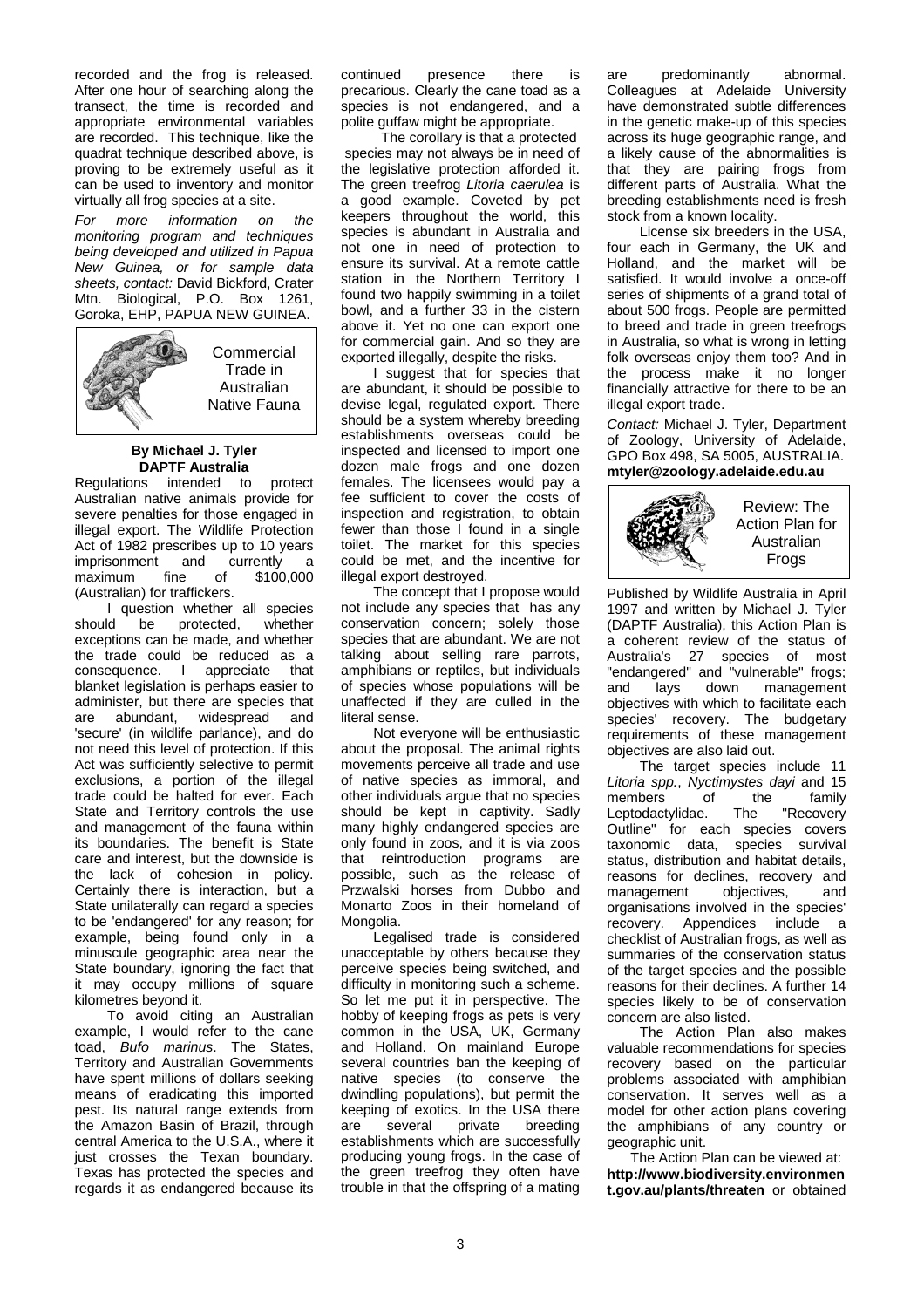from The Australian National Botanical Gardens for \$15 (Australian) plus postage and handling. *Contact:* A.N.B.G., The Botanical Bookshop, PO Box 351, Jamison, ACT 2614, AUSTRALIA.<br>Tel: +61- $+61-6 - 257 - 3302$ 

Fax: +61-6 - 250 - 9549



**DAPTF Stickers** (adhesive-backed or window stickers) featuring our featuring *Neobatrachus* motif are still available, and we can now accept cheques in British pounds sterling (**£1 each**) or US dollars (**\$2 each**).

**NEW! Sew-on patches** for your fieldwork jacket or rucksack, featuring a similar design to the stickers in green and yellow are now available for **£3 each** (pounds sterling) or **\$5 each** (US dollars). Please send all orders for the above items to John Wilkinson at the Task Force office (address below). Please make cheques payable to DAPTF.



**DONATIONS** We are very pleased to announce that the \$10,000 challenge issued by our Anonymous Donor for climate change seed grants has been matched. An asterisk indicates a response to this challenge grant. We gratefully acknowledge receipt of the following donations from 1 April through 31 July 1997. **Organizations: \***Arizona-Sonora Desert Museum;  $Z$ oological **\***Columbus Zoological Park Association, Inc.; **\***Detroit Zoological Institute; **\***Emporia Friends of the Zoo, Inc.; **\***Wilhelm Ludwig Ferdinand Martens Fund for Protection of Wildlife; **\***Miami Metrozoo, Zoological of Florida; *\*Minnesota*<br>iorical Society: *\*National* **Herpetological Society;** Aquarium in Baltimore; **\***New York Herpetological Society; The Phoenix<br>Zoo: \*Salzburger Tiergarten \*<br>Salzburger Hellbrunn; **\***The San Francisco Zoological Society; Taiwan Council of Agriculture, Forestry Department; **\***Toledo Zoological Gardens; **\***Wildlife Conservation Society (Bronx Zoo). **Individual Donors:** J. Kevin Aitkin; Jay Bowerman; **\***Park Carter; Gary J. Cohen; **\***Mary McDermott Cook; Melinda Courtney; Kevin de Queiroz; **\***E. Fred Elledge; James R. Firth; Nadine Foley; James Fowler; **\***Carol Frank; **\***Karen S. Graham; **\***Brian Gray; Alexandra B. Hoge; Mrs. M. Hope; **\***Douglas E. Johnston; J. Eric Juterbock; Ewald Lapioli; **\***Richard L. Lardie; R. Jane Lynch; **\***Glenn

Manning; Alan McCready; Marilyn Ortt; **\***Hubert R. Quinn; **\***Albert Robbins; Rina Marie Rodriguez; **\***Mr. & Mrs. Edward R. Rose III; **\***Hobart Smith; Albert Spencer; Michael Sredl; Raymond Stein; Charles Thomas: Judith K. Torrence; Unknown from Hawaii.

**Tropical field experience** is sought by two biologists hoping to enhance their research skills before attending graduate school. Services may be donated in return for food and travel expenses. I*f you can help, please contact Michael Anderson:*  **andersom@ava.bcc.orst.edu**

**New Working Group Chairs** have been appointed for Bermuda and the People's Republic of China. *Contact (Bermuda):* Don W. Linzey, Department of Biology, Wytheville Community College, 1000 East Main St., Wytheville, VA 24382, USA.

*(China):* Wang Yuezhao, Chengdu Institute of Biology, Academia Sinica, Chengdu, Sichuan, PO Box 416, People's Republic of China.

**The 2nd Annual Meeting** of the Canadian Amphibian and Reptile Conservation Network and the 7th Annual Meeting of the Task Force on Declining Amphibian Populations in Canada (**DAPCAN**) will be held at Arcadia University, Wolfville, Nova Scotia on October 3-5, 1997. *For further information contact:* Stan Orchard, 1745 Bank Street, Victoria, British Columbia, CANADA.

## **sorchard@islandnet.com**



Baker, J. (1997) The Declining Amphibian Populations Task Force. *Brit. Herpetol. Soc. Bulletin* **59:** 35-38.

Beebee, T.J.C. (1997) Changes in dewpond numbers and amphibian diversity over 20 years on chalk<br>downland in Sussex, England. downland in *Biological Conservation* **81:** 215-219.

Cooke, A.S. (1997) Monitoring a breeding population of crested newts (*Triturus cristatus*) in a housing development. *Herpetol. J.* **7:** 37-41.

Dodd, C.K. (1997) Imperiled amphibians: a historical perspective. In: *Aquatic Fauna in Peril: The Southeastern Perspective*, G.W. Benz & D.E. Collins (Eds.), Special Publication 1, Southeast Aquatic Research Institute, Lenz Design & Communication, Decatur, Georgia: 159-196.

Hecnar, S.J. & M'Closkey, R.T. (1997) Changes in the composition of a ranid frog community following bullfrog extinction. *Amer. Midl. Nat.* **137:** 145-150.

Hecnar, S.J. & M'Closkey, R.T.

(1997) The effects of predatory fish on amphibian species richness and distribution. *Biol. Conservation* **79:**  123-131.

Moulton, C.A., Fleming, W.J. & Nerney, B. R. (1996) The use of PVC pipes to capture hylid frogs. *Herpetol. Rev.* **27:** 186-187.

Oldham, R.S., Latham, D.M., Hilton-Brown, D., Towns, M., Cooke, A.S. & Burn, A. (1997) The effect of ammonium nitrate fertiliser on frog<br>(Rana temporaria) survival. (*Rana temporaria*) survival.  $E$ *cosystems Environment* **61:** 69-74.

Olson, D.H., Leonard, W.P. & Bury,<br>R.B. (Eds.) (1997) Sampling R.B. (Eds.) (1997) *Sampling Amphibians in Lentic* Northwest Fauna No. 4, Society for<br>Northwestern Vertebrate Biology, Northwestern Vertebrate Olympia, Washington.

Ovaska, K., Davis, T.M. & Flamarique, I.N. (1997) Hatching success and larval survival of the frogs *Hyla regilla* and *Rana aurora* under ambient and artificially enhanced solar ultraviolet radiation. *Can. J. Zool.* **75:** 1081- 1088.

Resetarits, W.J. (1997) Differences in<br>an ensemble of streamside streamside salamanders (Plethodontidae) above and below a barrier to brook trout. *Amphibia-Reptilia* **18:** 15-25.

Risk Assessment Forum (1997) Special report on environmental endocrine disruption: an effects<br>assessment and analysis. US assessment Environmental Protection Agency, Washington DC. (EPA/630/R-96/012); 116pp.

Tyler, M.J. (1997) *The action plan for Australian frogs.* Wildlife Australia Endangered Species Program (77 pp.)

Ranjit Daniels, R.J. (1997) A field guide to frogs and toads of the Western Ghats, India: Part 1. *Cobra* **27:** 1-25.

Wilkinson, J.W. (1997) The Declining Amphibian Populations Task Force: who we are and what we do. *Reptilian* **5(1)**: 57. (*For Reptilian subscription details, please contact:* Reptilian Magazine, 22 Firs Close, Hazlemere, High Wycombe, HP15 7TF, UK.)

FROGLOG is the newsletter of the Declining Amphibian Populations Task Force. Partial funding for FROGLOG is<br>provided by donation from: Frog's Leap provided by donation from: Winery, P.O. Box 189, Rutherford, CA 94573, USA.

*Edited by:* John W. Wilkinson, Department of Biology, The Open University, Walton Hall, Milton Keynes, MK7 6AA, United Kingdom.<br>Phone: +44 (0) 1908 - 652274.